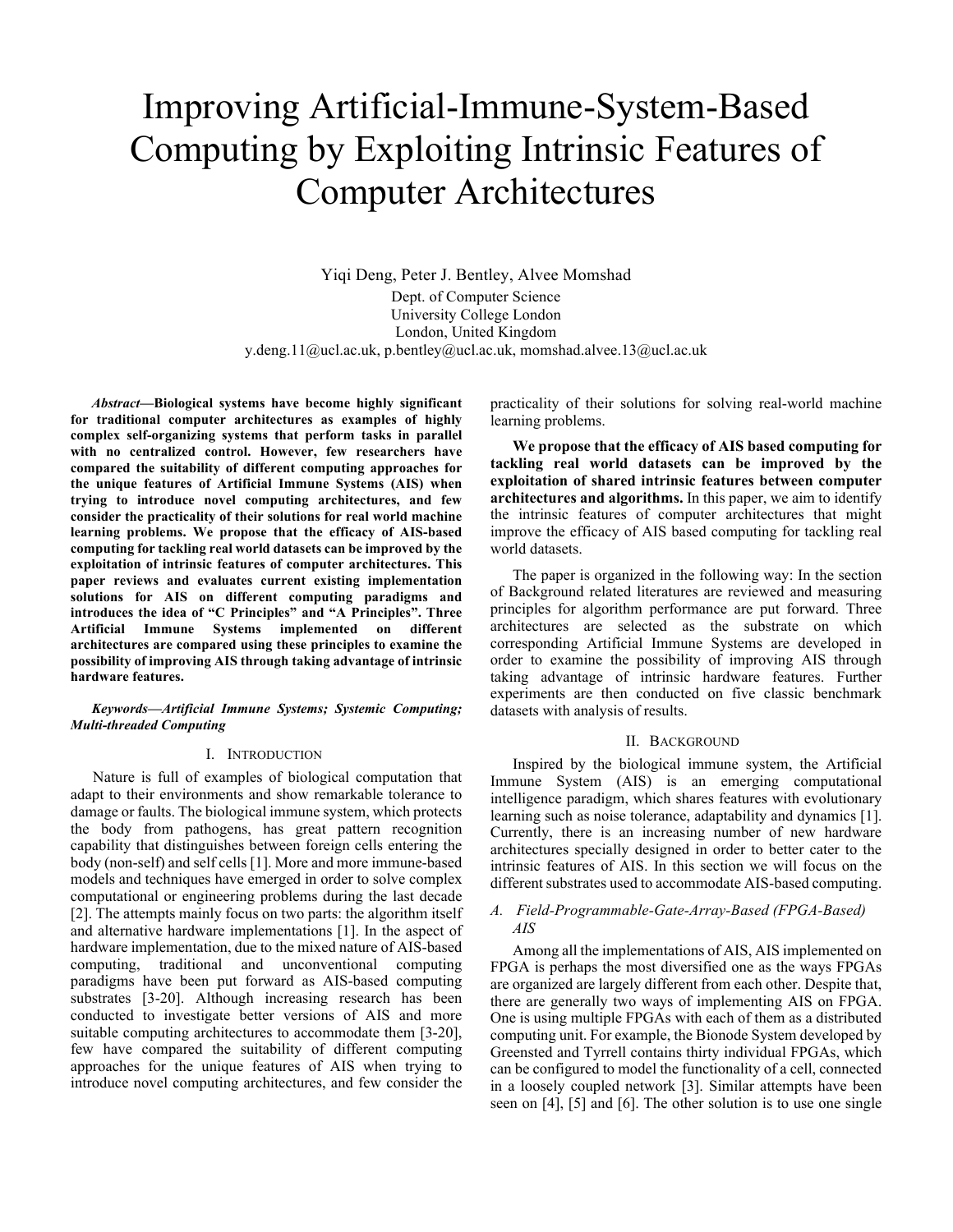FPGA as a central processing unit with multiple logic unit flows. For instance, Smith et al. proposed a hardware implementation of a novel evolutionary algorithm inspired by protein/substrate binding exploited in artificial immune networks to classify Parkinson's patient's response to a conventional figure copying task [7]. An intrinsic FPGA-based evolvable hardware platform which exhibits high tolerance to transient faults by making use of chemical signals was proposed by Liu et al. [8]. Bradley and Tyrrell put forward an immunotronic architecture which runs in real time hardware and continuously provide monitoring over a finite state machine architecture for errors is developed in [9]. Canham and Tyrrell developed a multi-layered hardware artificial immune system coupled with an embryonic array [10]. The system consists of an acquired layer of the immune system to monitor unusual system behavior, a non-learning innate layer to locate the fault and a homogeneous array of logic units – an embryonic array to provide fault avoidance.

# *B. Sensor Network based AIS*

AIS is also implemented on sensor networks. The General Suppression Control Framework (GSCF) is a framework inspired by the suppression hypothesis of the immune discrimination theory[11]. The possibility to apply Dendritic Cell Algorithm (DCA) in the attack detection in sensor network is investigated in [12]. An Intrusion Detection System (IDS) framework to be applied in the wireless sensor network context is proposed in [13]. However, regardless of model differences, in the case of large scale networks, sufficient sensors are required, which has a negative impact on system scalability.

#### *C. GPU-based AIS*

GPUs are regarded as another potential substrate to implement AIS. Using GPUs, a novel parallel data clustering algorithm based on the artificial immune network aiNet is proposed to improve its efficiency by 10 times [14]. While enjoying good scalability, the flow of the algorithm is relatively complex. Similar work is described by [15] where a GPUAIS is put forward on NVIDIA GPU using a probabilistic elite antibody selection.

#### *D. Cloud-based AIS*

By analyzing the characteristics of current cloud computing, Yang et al. propose a comprehensive real-time network risk evaluation model for cloud computing based on the correspondence between the artificial immune system antibody and pathogen invasion [16]. The way the proposed model places multiple immune cells into the network to perceive contexts against the traditional network security approach, which relies on a single terminal to check the environment, indicates good concurrency of the model.

# *E. Swarm-robot-based AIS*

Granuloma formation is applied to solve the 'anchoring' issue in swarm robotics as it acts as a healing mechanism, trying to prevent bacterial infections from infecting other cells and to contain the infection by attracting other cells such as macrophages and T-cells to move to the site of infection [17]. A model proposed by Ismail excels in the aspects of fault tolerance and self-repair. Nevertheless, compared to hardware which realizes concurrency via circuits such as GPU, the scalability of the proposed system is not very cost-efficient. A method of

cooperative control (T-cell modelling) and selection of group behavior strategy (B-cell modelling) based on immune system in distributed autonomous robotic system is proposed where a robot is regarded as a B-cell, each environmental condition as an antigen, a behavior strategy as an antibody and control parameter as a T-cell [18]. Even though it benefits from good concurrency, the proposed system suffers from poor performance on self-repair.

### *F. von Neumann based AIS*

Apart from the architectures reviewed above, the most prevailing hardware is traditional von Neumann architecture. An artificial immune network model named aiNet is presented in [19] and applied to reduce redundancy as well as spatial distribution. Campelo et al. put forward the real-coded clonal selection algorithm (RCSA) for use in electromagnetic design optimization. Some features of the algorithm, such as the number of clones, mutation range, and the fraction of the population selected each generation are discussed [20]. The role of negative selection in an artificial immune system (AIS) for network intrusion detection is investigated in [21]. Martelot introduced and developed the notion of artificial metabolism using a conventional computer to simulate systemic computation (a novel method of distributed natural computation) to create an organism which uses input data stream to grow [22]. While showing some unusually good abilities for fault tolerance, the von Neumann architecture based simulation suffered from slow speed and scalability problems.

# *G. Summary*

This brief summary of some of the literature illustrates that each new AIS implementation induces new trade-offs in terms of speed, accuracy, scalability and more difficult-to-measure aspects such as ease of encoding the problem or programmability. It is clear that every new architecture may be better or worse suited to supporting different aspects of AIS; every AIS implemented on a different architecture requires subtle changes to its algorithm that may impact its efficacy in significant ways. The question is then, how to measure these differences?

#### III. MEASURING AIS ARCHITECTURES

There are many indexes to evaluate the performance of architecture, just as there are many principles for evaluating performance of machine learning algorithms. However, few has performed direct comparisons between published AIS methods that use very different architectures with results for very different problems. In an attempt to enable some useful level of comparison, in this work, we introduce two types of evaluation principles for features specifically related to AIS: "capability principles" which are designed to be problem-independent and "accuracy principles" which require the algorithms to be compared on identical problems.

The seven capability principles (C Principles) used here are: 1. **Ease of encoding**: whether it is easy to for the user present the raw data to the algorithm. 2. **Precision**: the depth of knowledge encoded in data or the quality of presented data. In other words, the number of bits the algorithm could possibly process for each sample data. 3. **Programmability**: the difficulty of implementing the algorithm on the hardware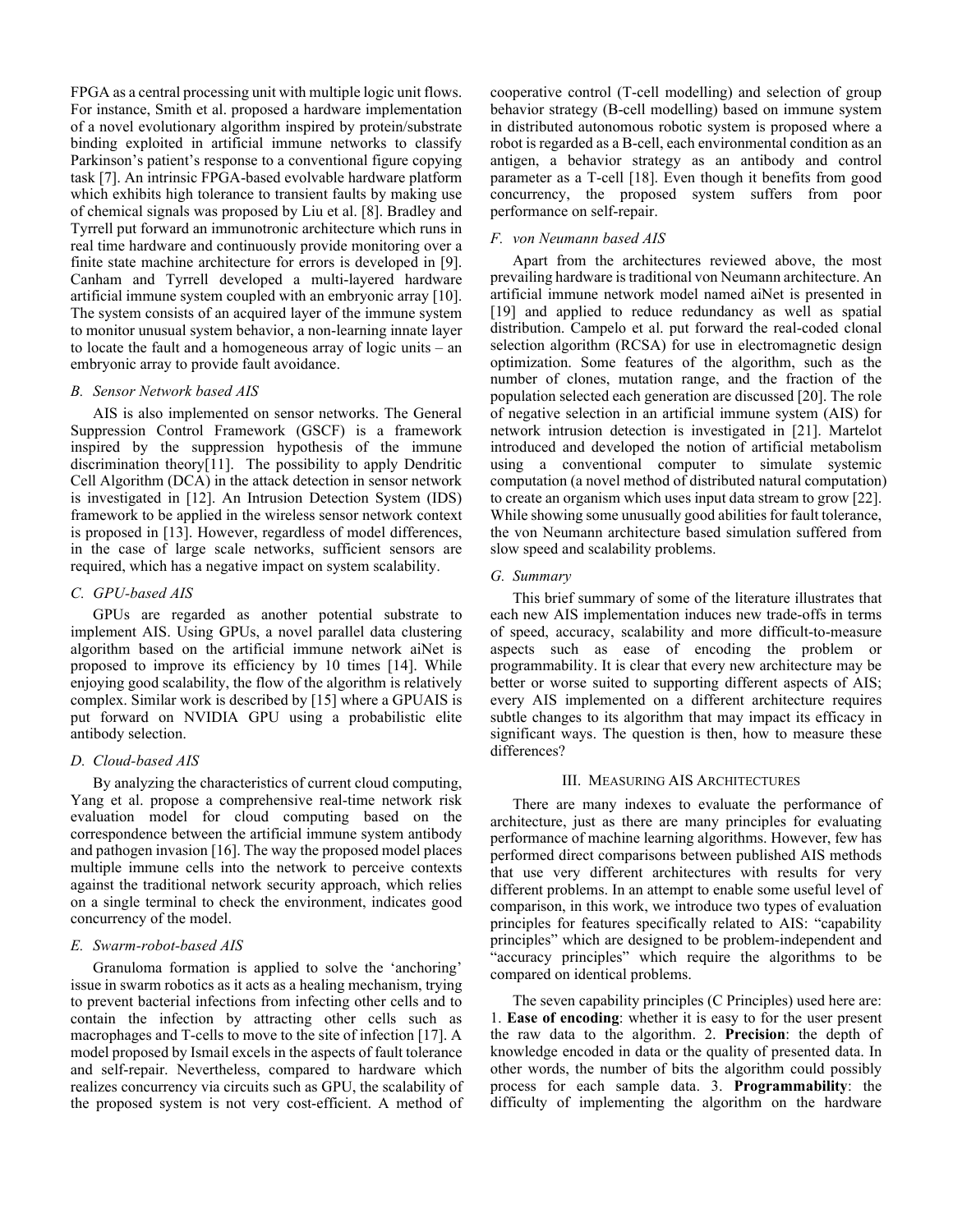architecture. 4. **Concurrency**: to what extent are several computations executed simultaneously. 5. **Scalability**: the ease with which the platform hosting the algorithm can be modified, added or removed to accommodate the changing load and how effectively the algorithm can use increased computational resources. 6. **Fault-tolerance**: the capability for the algorithm to operate properly in the case of failure of one or more of the system components it based on. 7. **Self-repair**: the ability to repair/heal damage or corruption on the platform over time. As C Principles evaluate AIS methods on different architectures with results for various problems, the quantification relies on an analysis of the work and claims made by the authors of each paper. Each C Principle has four grades: Inadequate, Average, Above Average and Excellent. For each C Principle all the approaches reviewed are compared with each other. The grades are then determined by comparing to the one with the best grade and the one with the worst grade in this specific principle among all the reviewed approaches.

The five accuracy principles (A Principles) used in this work are: 1. **Accuracy**; 2. **Standard Deviation;** 3.**Processor Time;**  4. **Sensitivity;** 5. **Precision**.

Table 1 Summary of Evaluation using C Principles for reviewed architectures, where darker shades represent better, or more intrinsic, capabilities.



Using the capability principles, we can now assess the AIS systems published in the literature that were summarized in the previous section. Table 1 summarizes the reviewed architectures by evaluating based on the seven capability principles, with the black square denoting Excellent (more intrinsic to that architecture) and lightest grey as Inadequate (not intrinsic to that architecture). The grid square marked "?" indicates failure to evaluate due to absence of description by the authors of that work. Measures such as Fault tolerance and Self repair are included because this work anticipates the use of AIS for applications such as intrusion detection or robot control, where these additional capabilities of human immune systems are required in the AIS. For this work, a hypothetical "perfect AIS

architecture" would have black squares denoting Excellent for all C principles.

It can be seen that no single hardware architecture shows complete superiority over the rest. GPU enjoys good performance in the aspect of concurrency and scalability at the cost of high demand on algorithm and code design as well as sacrifice on the feature of fault tolerance. Sensor networks and swarm robots show similar performance in the seven principles as both of them make use of distributed computing units interacting with each other with the only difference on the aspect of self-repair due to better mobility of swarm robot. For FPGA, the difference in the organization style is reflected on the disparate markings on the aspect of concurrency. The first four with higher marking all adopt the organizing style of multiple FPGAs, which as a result, show advantage in fault tolerance as well. Traditional von Neumann shows sharp imbalanced performance over the seven principles. It is worth mentioning that Le Martelot's unoptimized version of artificial immune system could serve as a good example of implementing right algorithms on the wrong hardware. On the other hand, different approaches of AIS also pose an impact on the performance of hardware.

Based on the analysis above, we believe that the efficacy of AIS based computing for tackling real world datasets can be improved by the exploitation of intrinsic features of computer architectures. In this rest of paper, we aim to understand to what extent the intrinsic features of computer architectures might improve the efficacy of AIS based computing.

# IV. METHODOLOGY

The analysis of existing work in the previous section showed that each hardware platform shows advantages and disadvantages as measured by our capability principles. Here we focus on three architectures for AIS: traditional sequential von Neumann Architecture, Multi Threaded architecture, and Systemic Computation, that will enable us to explore how the capabilities of each may enhance the efficacy of a bio-inspired AIS algorithm. The von Neumann architecture is the standard computer architecture as used throughout the world; the multithreaded architecture comprises parallel processes running on a modern multi-core processor.

| von Neumann<br><b>Architecture</b> | <b>Multi-Threaded</b> | <b>Systemic</b><br><b>Computation</b> |  |  |  |
|------------------------------------|-----------------------|---------------------------------------|--|--|--|
| Deterministic                      | Deterministic         | Stochastic                            |  |  |  |
| Synchronous                        | Synchronous           | Asynchronous                          |  |  |  |
| Centralised                        | Distributed           | Distributed                           |  |  |  |
| Externally-                        | Externally-           | Self-organized                        |  |  |  |
| organized                          | organized             |                                       |  |  |  |
| Heterostatic                       | Heterostatic          | Homoeostatic                          |  |  |  |
| <b>Brittle</b>                     | Robust                | Robust                                |  |  |  |
| Limited                            | Limited               | Autonomous                            |  |  |  |
| Fault intolerant                   | Fault-tolerant        | Fault-tolerant                        |  |  |  |

Table 2 Comparison of VN, Multi-Threaded and SC

In contrast, Systemic Computation is a computer architecture designed to provide native support for common characteristics of biological processes yet still compatible with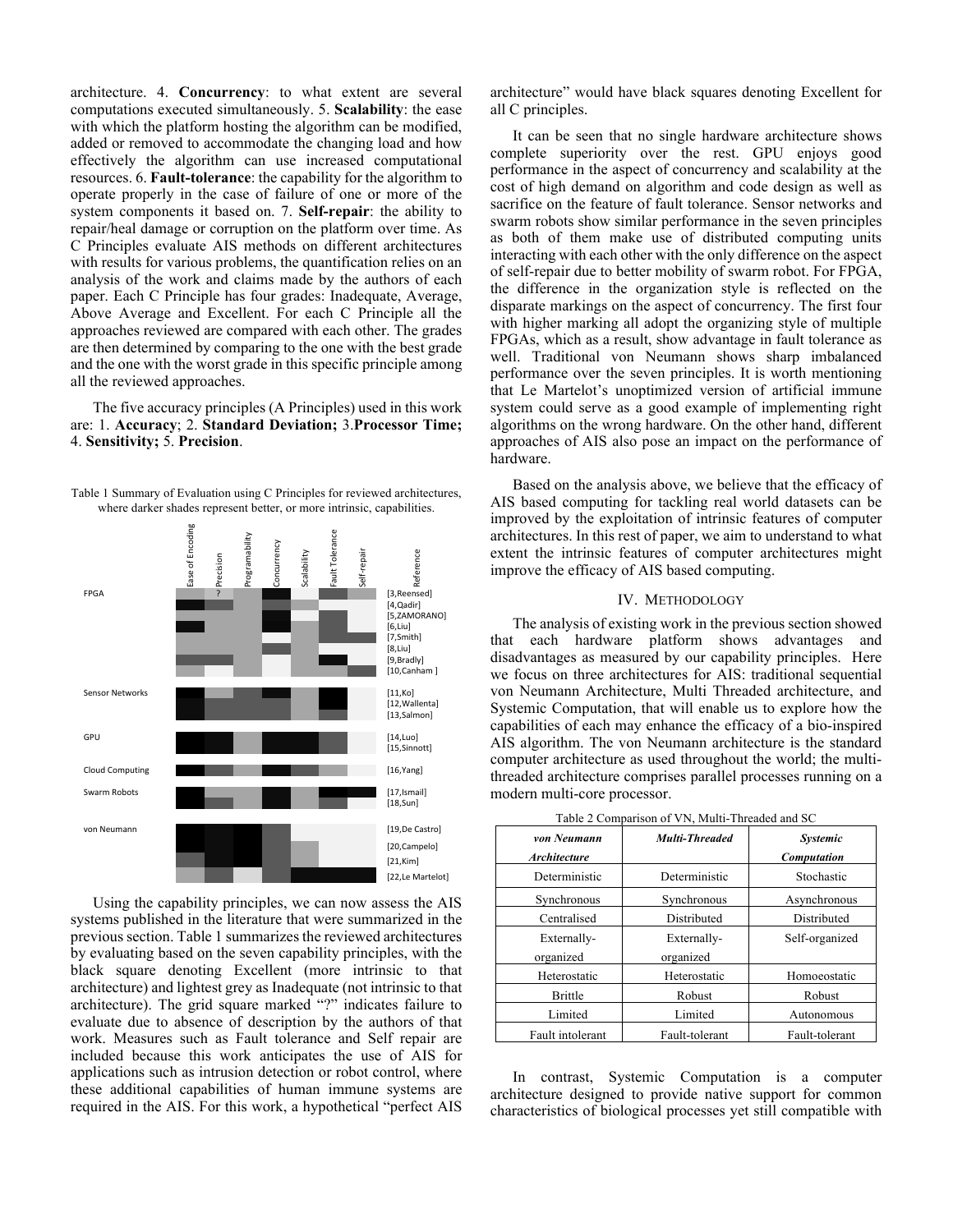current processors [23]. Instead of the traditional centralized view of computation, in SC all computation is distributed. There is no separation of data and code, or functionality into memory, ALU, and I/O. In SC, everything is regarded as a system. Systems could never be created, nor destroyed. Instead, discarded computation remnants are constantly transformed into new systems. Systems interact and differentiate with each other through a medium called "contextual" system which depicts what the two interacting systems transform into. Different contexts would result in various transformations accordingly. Another important concept in Systemic computation is scope. Systemic computation rules that interactions could only happen on the premise that both systems are in the same scope. Although it seems that natural computation such as SC shares more similarity in features with bio-inspired algorithms, for example AIS, it still remains a question whether Systemic Computation could be as fast as or even faster than traditional computing paradigm for such algorithms. To what extent, if any, could SC improve the performance on data? What is SC's scalability? These questions are made more pertinent because, like many radically different architectures, SC is most commonly used as a virtual machine running on a von Neumann architecture. Could there be any advantage at all in running an AIS on a virtual bio-inspired architecture, which itself runs on a traditional architecture? Would a multi-threaded architecture not provide a simpler and superior choice? To answer those questions, these three architectures will be directly compared using real world datasets.



Figure 1 Systemic Computing relies on the concept of a system to perform all computation. A system comprises three elements: two schemata and a transformation function. Systems may be defined in memory as strings; they are graphically depicted as a circle surrounding the transformation function, with two "cups" or receptors representing the two schemata (A). The two schemata of a system define which other systems may match and hence be affected by this system. The transformation function of a system defines how two schemata-matching systems are changed when they interact with each other in the context of this system; arrows indicate transformed systems at time t+1 (B). A system may be pushed inside the scope of a second system through interaction with it (C). A system within the scope of a larger system may be pushed outside that scope through interaction with another system (D). Computation occurs by transforming input from the environment into systems, which interact with "organism" systems (equivalent to software or hardware) and potentially each other to produce new systems that provide output by stimulating or altering the environment (E). Most computation requires more structured systems enabling the equivalent of modules, subroutines, recursion

and looping. Most or all systems may be active and capable of enabling interactions. Note the similarity between a typical systemic computation with the structure of biological systems such as the cell (F).[23]

# *A. AIS on von Neumann Architecture*

For simplicity, the classical clonal selection algorithm CLOCLAS [24] is selected as below:

- *1. Randomly generate an initial population of antibodies . This is composed of two subsets*  $Ab_m$  *(memory population)* and  $Ab_r$  (reservoir population).
- *2. Create a set of antigenic patterns .*
- 3. Select an antigen  $Ag_i$  from the population Ag.
- *4. For generations* 
	- *a) For every member of the population calculate its affinity to the antigen*  $Ag_i$ *.*
	- *b) Select the highest affinity antibodies and generate clones for each antibody in proportion to their affinity,*  placing the clones in a new population  $C^i$ .
	- *c*) Mutate the clone population  $C^i$  to a degree inversely *proportional to their affinity to produce a mature population*  $C^{i*}$ .
	- d) *Re-calculate the affinity of each member in*  $C^{i*}$  *and select the highest score as candidate memory cell. If its affinity is greater than the current memory cell*   $Ab_{m_i}$ , then the candidate becomes the new memory *cell*.
	- *e) Remove those antibodies with low affinity in the population*  $Ab_r$  *and replace them with new randomly generated members.*
- *5. Select an antigen from the population to be classified* Ag<sup>∗</sup> *and Calculate the affinity of the antigen with each memory cell.*
- *6. Set classification to the memory cell with highest affinity.*
- 7. *Loop until all antigens s have been presented.*

Here affinity function is the same as the one used in AIS-SC (see section 4.3).

# *B. AIS on Multi-threaded Architecture*

The essence of multi-threaded architecture is to execute multiple processes or threads concurrently in a multi-core processor. As each antibody memory cell achieves learning independently from other memory cells [23], the AIS implemented on Multi-threaded Architecture executes M tasks in parallel where M is the number of memory cells (classes) in datasets. To assure this change, corresponding modification is needed for CLONCLAS [24] used on von Neumann Architecture

*1.Each antibody memory only gets exposed to one antigen (training data) exclusively and each Antibody in the memory pool has its local copy of the reservoir pool.*

*2.For datasets with M classes, M antigens are selected each time with each from a different class and exposed simultaneously to corresponding antibody memories and reservoir pools.* 

*3.The algorithms proceed such that if any particular class runs out of training data then from the next iteration only the remaining classes are picked up by the ExecutorService to be processed in parallel.*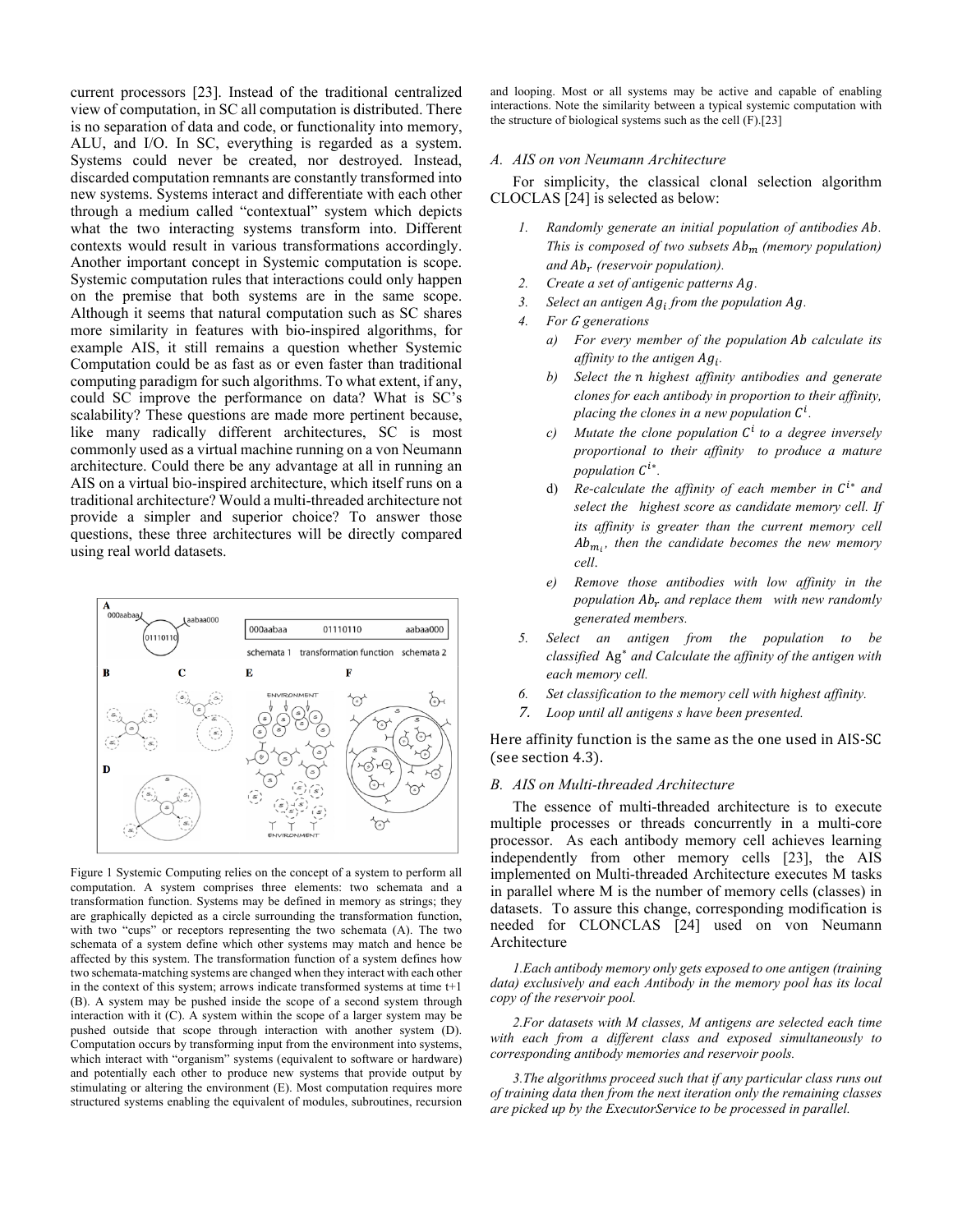# *C. AIS on the Systemic Computation*

Le Martelot first modelled an 'organism' using SC based on the notion of AIS [22]. To enable systemic computation model to be simulated using conventional computer processors, a new optimized systemic computation simulation has been created for this work, including the creation of a virtual architecture, instruction set, machine code and corresponding assembly language with compiler. Four implementation-specific features enable systemic computers to be tailored to a given application:

(i) the word-length / coding method,

(ii) the transformation function set / schemata matching method

(iii) the order of system interactions and

(iv) the scope definition method.

In the implementation described here, (i) in order to accommodate more information, schemata and transformation functions are defined by strings of 16 and 32 respectively, resulting in each system being 64 characters long; (ii) thirty-four transformation functions have been implemented; (iii) system interactions occur randomly except where a system is changed, in which case changed systems are chosen for subsequent interaction first; (iv) scopes are held globally in a system scope table. (Full details of SC can be found in [23].)

We also extend his early model and extend the capability of SC by introducing the idea of "virtual systems". Le Martelot's model uses one SC system to model each AIS 'cell'. However in our version of SC with virtual memory, each system points to a fixed and unique region of memory where a larger or more complex data structure can be held.



Figure 2 System organization of AIS-SC

The whole system is organized in the scope of a 'Universe system' which is an abstraction of the immune system. Inside it, B cells generate memory antibodies once attacked by training data (carried by antigens). The generated antibodies would then be secreted and used to recognize data with similar features (antigens).



Figure 3 Zoom in Organization for B Cells

Bits 15 to bit 17 of transformation function in each SC system are used to represent types of data systems. The six types of data systems are: data (antigen), B cell, antibody candidate, clone antibody, antibody memory and winner cell. Bit 18 is used to identify the livelihood of systems: alive or dead /semifinished or finished (see in Figure 3(a)).

| #label data  | #label semiwinnercell<br>#label winnercell                                          |                                                                                                                                                                                                                                                                                                                                                                                             | %b000000000000000101?????????000000<br>%b0000000000000001100????????000000<br>%b000000000000001101????????000000  |
|--------------|-------------------------------------------------------------------------------------|---------------------------------------------------------------------------------------------------------------------------------------------------------------------------------------------------------------------------------------------------------------------------------------------------------------------------------------------------------------------------------------------|-------------------------------------------------------------------------------------------------------------------|
| #label bcell | #label semifinibcell<br>#label finibcell                                            |                                                                                                                                                                                                                                                                                                                                                                                             | %b00000000000000001000???????000000<br>%b00000000000000001010???????000000<br>%b00000000000000001011???????000000 |
|              | #label antibodycandidate<br>#label deadbodycandidate                                |                                                                                                                                                                                                                                                                                                                                                                                             | %b0000000000000001001????????000000<br>%b0000000000000001000????????000000                                        |
|              | #label clonecandidate<br>#label bodymemory                                          |                                                                                                                                                                                                                                                                                                                                                                                             | %b0000000000000000011????????000000<br>%b000000000000001111????????000000                                         |
|              | 140<br>146<br>147<br>$149 \frac{1}{2}$<br>156<br>157<br>158<br>159<br>161<br>$\sim$ | 139 #scope main<br>$\overline{A}$<br>$141$ main<br>142 [0:107] bcell<br>143 [0:11] antigen<br>144 classifysys<br>145 suppresssys<br>$\mathbf{r}$<br>148 #scope bcell0<br>150 bcell0<br>152 storecell0<br>153 comparesys1<br>154 semimaturesys<br>155 maturesys<br>expelsys<br>refreshsys<br>7<br>160 #scope storecell0<br>$\overline{A}$<br>162 storecell0<br>163 bcell0<br>164 comparesys2 | 151 [0:647] antibodycandidate                                                                                     |

Figure 4 SC System representation (a); Code for system organization (b)

After identifying the elementary systems, we move to the identification of contextual systems which are in charge of system interaction and transformation. An initialize context is implemented in order to vaccinate the B-cell with training data. In the first phase of maturation, the functionality of Compare1 system is streamlined as it only calculates the affinity between B-cell and antibody candidate and decides whether the affinity is better than the current winner whose corresponding index is stored in the right schemata of compare system.

$$
Affinity\big(Ab_i, Ag_j\big) = \sqrt{\sum (Ab_i[k] - Ag_j[k])^2}
$$
 (1)

Should it succeed, the compare system hands the index of selected antibody candidate over to the chaining contextual system copy which stores the index to semi-winner cell. The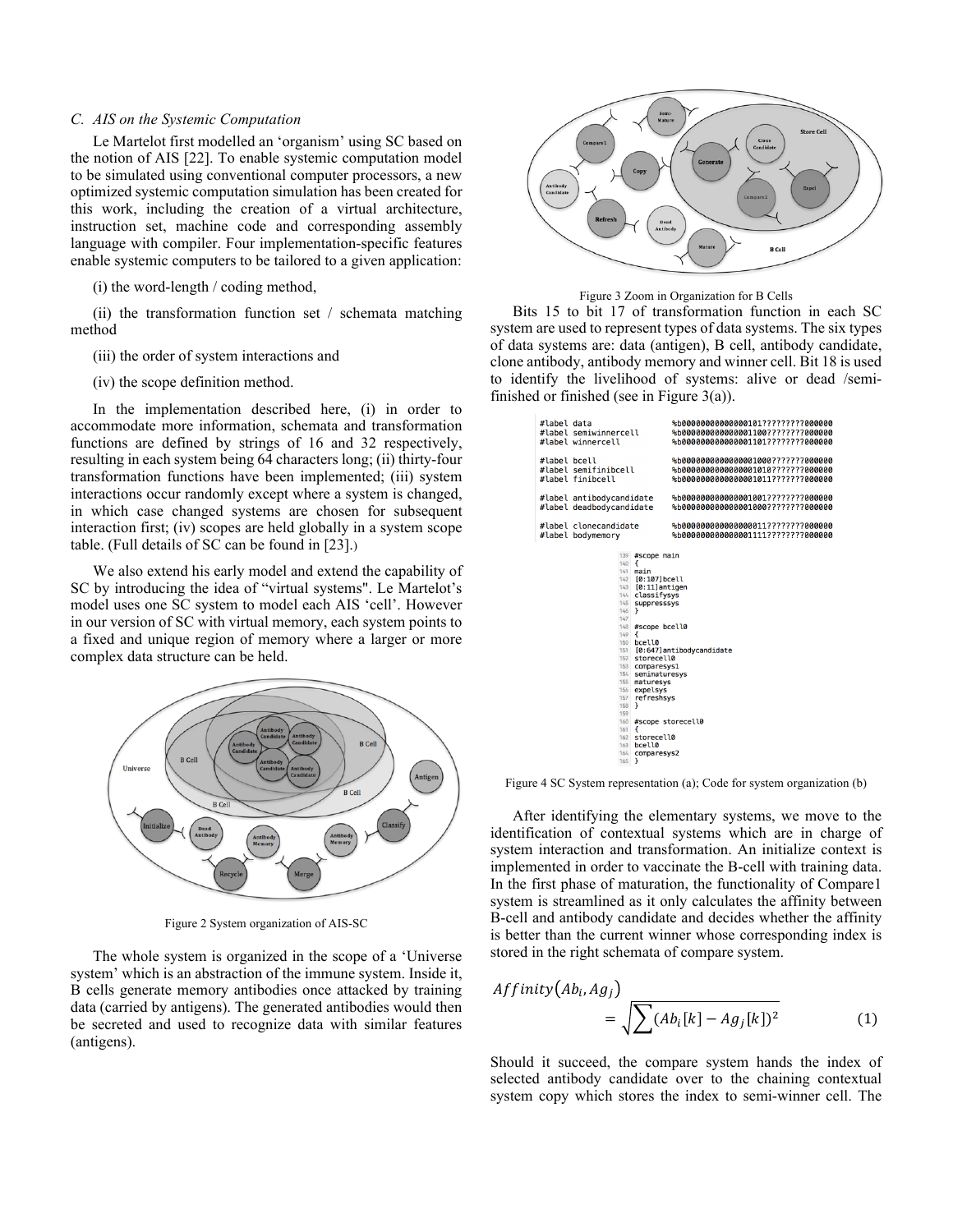counter implemented in Compare1 system keeps track of continuous winning time for the current winner. When it reaches the counter threshold, the B-cell would be turn to semifinibcell. Correspondingly, semi-winner cell is transformed to winner cell by semi-mature context for next phase maturation. In the previous model [25], great efforts were wasted in going through each and every antibody candidate to find the final winner to proceed into next phase. By introducing the copy winner step to hold the selected winner, the successful interaction rate is improved more than 700 times.

| <b>Function Name</b> | Description                                                                           |  |  |  |  |  |  |
|----------------------|---------------------------------------------------------------------------------------|--|--|--|--|--|--|
| Initialize           | Initializes a non-initialized data system with                                        |  |  |  |  |  |  |
|                      | random values, transforms it to antibody                                              |  |  |  |  |  |  |
|                      | candidate and inserts it to the first selection                                       |  |  |  |  |  |  |
|                      | scope.                                                                                |  |  |  |  |  |  |
| Compare 1 & 2        | Both Compare 1 and 2 compare the distance                                             |  |  |  |  |  |  |
|                      | between the antigen itself and the interacted                                         |  |  |  |  |  |  |
|                      | antibody candidates and store better the                                              |  |  |  |  |  |  |
|                      | index and distance in the right schema of the                                         |  |  |  |  |  |  |
|                      | context. Both contexts also keep a counter of                                         |  |  |  |  |  |  |
|                      | consecutive comparison time. In addition,                                             |  |  |  |  |  |  |
|                      | clone                                                                                 |  |  |  |  |  |  |
|                      | Compare 2<br>expels<br>the<br>losing                                                  |  |  |  |  |  |  |
|                      | candidates to the general pool.                                                       |  |  |  |  |  |  |
| Mature               | Transform the antigen to the state of second<br>round of selection and mark the final |  |  |  |  |  |  |
|                      |                                                                                       |  |  |  |  |  |  |
|                      | selected antibody candidate as antibody                                               |  |  |  |  |  |  |
|                      | memory.                                                                               |  |  |  |  |  |  |
| Generate             | Duplicates the winner antibody candidate                                              |  |  |  |  |  |  |
|                      | each dimension<br>with a mutation on                                                  |  |  |  |  |  |  |
|                      | proportional to its distance to the antigen it                                        |  |  |  |  |  |  |
|                      | compares to.                                                                          |  |  |  |  |  |  |
| Kill                 | Compares the distance between the two                                                 |  |  |  |  |  |  |
|                      | mutated duplicates antibody candidates and                                            |  |  |  |  |  |  |
|                      | their corresponding antigens, mark the                                                |  |  |  |  |  |  |
|                      | winner and record its winning time in the                                             |  |  |  |  |  |  |
|                      | counter. If the counter exceeds counter                                               |  |  |  |  |  |  |
|                      | threshold, transforms the winner to antibody                                          |  |  |  |  |  |  |
|                      | memory.                                                                               |  |  |  |  |  |  |
| Expel                | Pulls the generated antibody memory out of                                            |  |  |  |  |  |  |
|                      | the scope of the second selection to the root                                         |  |  |  |  |  |  |
|                      | scope.                                                                                |  |  |  |  |  |  |
| Merge                | Calculates the distance between the two                                               |  |  |  |  |  |  |
|                      | interacted antibody memories and if it is                                             |  |  |  |  |  |  |
|                      | below the sigmoid threshold, pulls all the                                            |  |  |  |  |  |  |
|                      | classified test data systems into one antibody                                        |  |  |  |  |  |  |
|                      | memory and update the value of that                                                   |  |  |  |  |  |  |
|                      | memory with the average of the two                                                    |  |  |  |  |  |  |
|                      | memories. Meanwhile, transforms the other                                             |  |  |  |  |  |  |
|                      | antibody memory into waste for recycle.                                               |  |  |  |  |  |  |
| Classify             | Decides whether the interacted test data                                              |  |  |  |  |  |  |
|                      | systems belong to this category. If so, tags                                          |  |  |  |  |  |  |
|                      | them.                                                                                 |  |  |  |  |  |  |

Table 3 Summary of the Integrated AISO SC model functions

Once semi-mature context finds matching system successfully, meaning the completion of first phase, the generate context chained after semi-mature context proliferate 5 mutated copies of the winner antibody candidates and absorbs each clone candidate it creates into the corresponding winner cell to produce antibody memories for the specific antigens later. Then Compare2 context follows similar rules of Compare1 with one more functionality to expel the losing clone candidates in the second comparison in to the general pool.

Moving into the next pair of interactions, Refresh system updates the loser antibody candidate with new randomized value to introduce new solutions to the system. Thus Refresh system acts as context, defining the refresh of failed data systems in the maturation. The mature context changes antibody winner in the second phase to antibody memory which is then expelled to the general pool by expel context. Finally, antigens in the environment are voted by the expelled antibody memories. More specifically, antigens will be classified in the class by which receives the most votes.

Moving to the scope: If we let each B cell hold a certain amount of antibody candidates exclusively as in reality, more than needed antibody candidates are set into each B cell considering the fact of system aging in order to cover the need for both comparison and clone generation, which is a waste both in storage resources and computing efficiency. In current model, all the B cells share a large antibody candidates pool. In other words, each B cell 'sees' all the antibody candidates at the very first beginning.

However, each B cell still holds private winner cell. By doing so, less antibody candidates are required and high rate of successful memory production is achieved. Another change is the scope relation settings between B cells and their corresponding winner cells. B cells and their corresponding winner cells are set to stay within each other's scope, namely, B cells could see their winner cells and so do winner cells. Consequently, the first comparisons happen in the scope of B cells with winner cells and general candidate pool while the second comparisons happen within the scope of winner cells with B cells and clone candidates.

# V. EXPERIMENTS

In order to understand how the performance of the models are affected by the substrate they are based on, the three models are assessed in terms of the C principles and A principles. To test the latter, all three models are compared on five benchmark datasets: Iris, Wine, Ecoli, Liver Disorder and Breast Cancer [26].

Two classes (imL and imS) from the Ecoli Dataset are not included in the experiments due to insufficient data. 20% of data in each dataset is reserved as test dataset while 10 fold cross validation is performed on the other 80% data to select the best parameter settings. For simplicity, the performance is evaluated by average accuracy, standard deviation of 10 runs, processor time, sensitivity and prevision for each class in all five datasets. The results are shown in Table 4.

As shown in Table 4, in terms of average accuracy, the three models perform roughly the same. Although AIS-SC scores a little lower in Wine, Ecoli and Breast Cancer dataset. Its average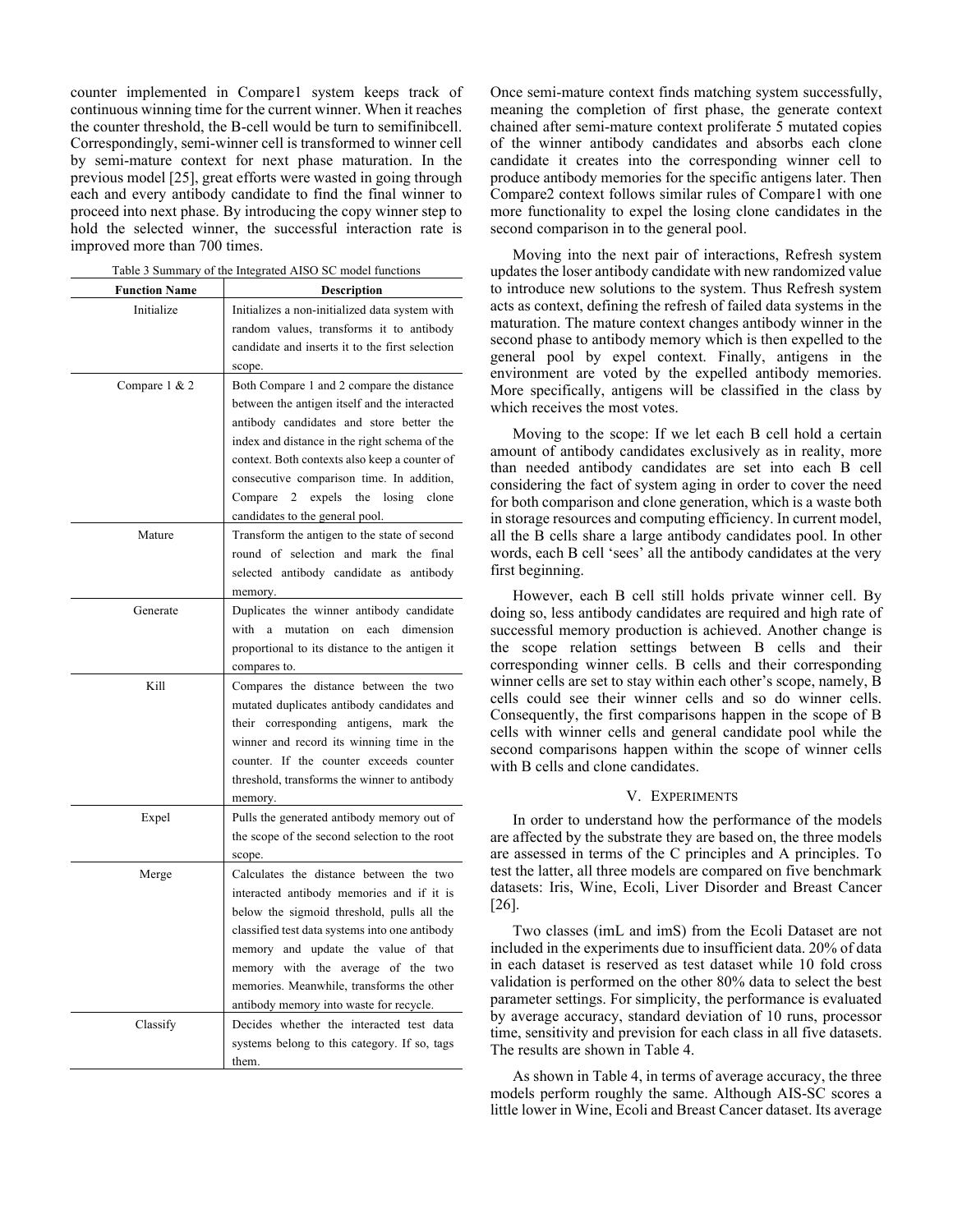|                          | Average Accuracy |        |        | Std    |        |        | Processor time |        |        |  |  |
|--------------------------|------------------|--------|--------|--------|--------|--------|----------------|--------|--------|--|--|
|                          | AIS-VN           | AIS-MT | AIS-SC | AIS-VN | AIS-MT | AIS-SC | AIS-VN         | AIS-MT | AIS-SC |  |  |
| Iris                     | 91.67%           | 88.07% | 93.12% | 4.77%  | 8.59%  | 4.91%  | 2.98s          | 2.32s  | 2.47s  |  |  |
| Wine                     | 79.91%           | 85.02% | 77.72% | 12.16% | 7.37%  | 10.37% | 46.18s         | 37.57s | 32.31s |  |  |
| Ecoli                    | 76.82%           | 84.60% | 71.88% | 7.71%  | 4.67%  | 8.77%  | 2.27s          | 2.07s  | 1.91s  |  |  |
| Liver<br><b>Disorder</b> | 52.52%           | 52.80% | 63.71% | 6.24%  | 5.23%  | 4.21%  | 23.67s         | 22.36s | 22.59s |  |  |
| <b>Breast</b><br>Cancer  | 95.37%           | 91.30% | 91.59% | 2.75%  | 2.46%  | 3.24%  | 29.52s         | 26.19  | 24.97s |  |  |

Table 4 Results on five benchmark datasets, where  $S =$  Sensitivity and P = Precision.

|                       |   | Iris   |                 |           | Wine   |        | Ecoli  |        |        |           | Liver Disorder |               | <b>Breast Cancer</b> |                    |        |               |
|-----------------------|---|--------|-----------------|-----------|--------|--------|--------|--------|--------|-----------|----------------|---------------|----------------------|--------------------|--------|---------------|
|                       |   | Setosa | Versicol<br>our | Virginia  | Wine 1 | Wine 2 | Wine 3 | l CP   | IM     | <b>PP</b> | <b>IMU</b>     | <b>OM</b>     | Liver1               | Liver <sub>2</sub> | Benian | Maligna<br>nt |
| AIS-VN                | S | 100.0% | 80.00%          | $90.00\%$ | 91.67% | 57.14% | 100.0% | 82.76% | 73.33% | 72.51%    | 80.27%         | 66.26%        | 44.83%               | 60.00%             | 95.51% | 80.85%        |
|                       | P | 100.0% | 88.89%          | 81.82%    | 91.67% | 88.89% | 90.91% | 96.00% | 73.33% | 78.69%    | 70.00%         | 90.51%        | 44.83%               | 60.00%             | 90.43% | 90.48%        |
|                       | S | 100.0% | 78.77%          | 85.27%    | 93.22% | 65.27% | 99.45% | 87.26% | 76.48% | 73.52%    | 90.77%         | 70.21%        | 45.13%               | 59.87%             | 93.45% | 80.88%        |
| AIS-MT                | P | 100.0% | 86.88%          | 82.34%    | 94.44% | 60.51% | 95.77% | 94.01% | 72.88% | 74.49%    | 80.11% 83.33%  |               | 47.13%               | 60.00%             | 89.16% | 85.23%        |
| SC<br>$\overline{AB}$ | S | 100.0% | 87.29%          | 88.53%    | 89.67% | 60.11% | 95.17% | 81.21% | 71.54% | 71.15%    | 82.27% 64.96%  |               | 65.66%               | 62.11%             | 93.48% | 82.74%        |
|                       | P | 100.0% | 89.77%          | 88.99%    | 91.67% | 85.33% | 92.17% | 94.00% | 73.93% | 75.55%    |                | 77.97% 85.29% | 69.37%               | 70.23%             | 89.55% | 89.19%        |

Table 5 Evaluation of three methods using the C principles



AIS-SC accuracy in Liver Disorder dataset is as much as 11.2% higher than that of AIS-VN, 10.9% higher than AIS-MT and 1.5% higher in Iris Dataset, 5.1% higher than AIS-MT. For all five datasets, AIS-SC has a more balanced performance in not only general as a whole, but sensitivity and precision across classes in all five datasets as well, compared to AIS implemented on other two architectures. In the aspect of calculating speed, there is a clear benefit from the parallel nature of Systemic Computing, with AIS-SC performing quicker in all the five datasets. The difference is particularly obvious for Wine and Breast Cancer datasets (nearly 1.7 times quicker than AIS-VN) which shows AIS-SC is much more competitive in dealing with high dimension data. (This speedup occurs despite the fact that SC is running as an optimized virtual machine on a von Neumann computer, and is not truly executing in parallel.) As for standard deviation, there is no clear winner across the three implementations. AIS-SC shows a slightly higher standard deviation, which is largely due to the fact that Systemic Computing is highly stochastic.

In summary, the results using the A principles show that the same AIS algorithm implemented on different computing architectures can produce subtly different results, because of the changes necessary to implement that algorithm on differing substrates. Considering the C principles, in terms of data presentation which is mainly illustrated by ease of encoding and precision, AIS implemented on all three selected architectures show equivalent performance. As for programmability, as shown above, AIS-SC is also quite intuitive while programming

on VN is commonly accepted by researchers. On the other hand, AIS-MT is more demanding in programming skills. Furthermore, the innate mechanism endows AIS-SC with higher capabilities in Concurrency, Fault Tolerance and Self-repair especially while the other two versions fails to demonstrate advantage in the above three aspects. Table 5 shows the three versions of the AIS method evaluated using the C principles.

From the table above it is clear to see that AIS-MT improves C Principles in the aspect of Scalability and Fault-Tolerance and AIS-SC shows further improvement in the four aspects which AIS-VN is not good at by exploiting the common innate features between Multi-Threaded Architecture, Systemic Computer and AIS. As AIS-SC is running on a virtual machine on VN architecture, further improvement is expected on a true SC computer [23], which will be examined in future experiments.

# VI. CONCLUSION

In this paper we reviewed the development on traditional and bio-inspired algorithms and evaluated current existing implementation solutions for AIS both on conventional computing architecture and unconventional computing paradigms. The work introduced the concept of C Principles and A Principles in order to compare the efficacy of AIS based computing in terms of the exploitation of shared intrinsic features between computer architectures and algorithms. The work then focused on three computing architectures: von Neumann Architecture, Multi-threaded Architecture and Systemic Computing. We examined how to best realize AIS on